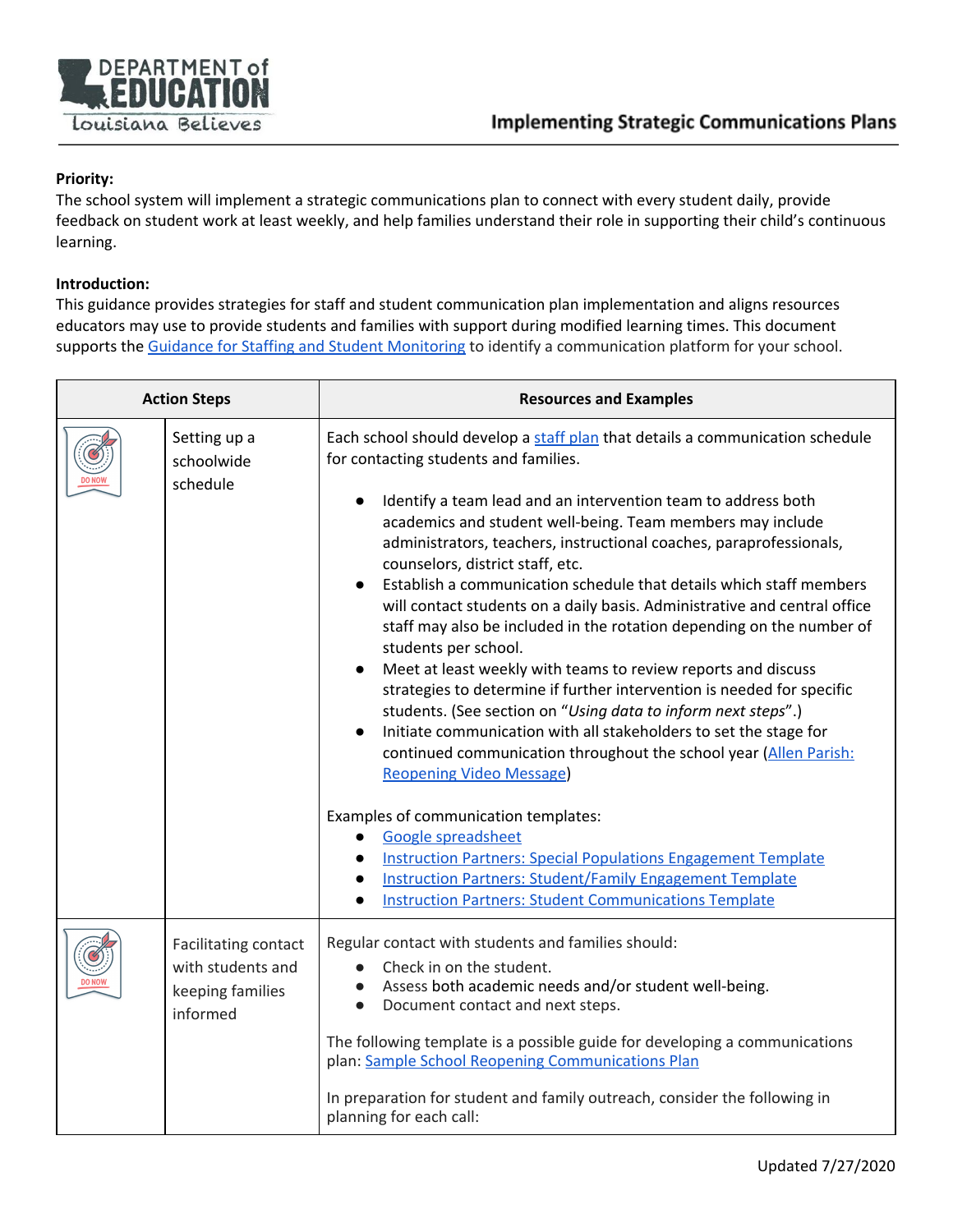

|                                   | Ensure that all staff have access and have been trained to use the<br>platform to monitor student outreach.<br>Establish clear expectations for contacting students, including<br>adherence to student privacy guidelines.<br>Develop thresholds for virtual learning attendance. (University View<br><b>Academy: Sample Online Attendance Policy)</b><br>minimum log in time<br>$\bigcirc$<br>minimum lesson/unit completion<br>$\circlearrowright$<br>Create a letter to send to parents and students to communicate virtual<br>learning expectations for staff, students, and parents. (Gonzales Middle<br><b>School: Sample Parent Letter)</b><br>If the primary home language is not English, ensure staff has access to<br>someone that can assist with communication.<br>Consider using a guided script or set of questions to assist in assessing<br>needs or keeping families informed; for example:<br>"Hi, this is Mrs. Smith from ABC Elementary School. How are you<br>$\circ$<br>today?"<br>"Last week you told me you were having trouble in English. Did<br>$\circ$<br>you find the extra ELA support helpful?"<br>"Is there anything you or your family need right now?" or "Is<br>$\circ$<br>there anything the school can help you with?"<br>"It was so good to talk to you. I'll connect with you again around<br>$\circ$<br>this time tomorrow."<br>Provide staff with suggestive guidelines for student feedback, such as:<br>Be timely and consistent.<br>$\circ$<br>Include specific, detailed directions for improvements and to<br>$\circlearrowright$<br>keep students on target for achievement.<br>Be sensitive to the needs of students.<br>$\circ$ |
|-----------------------------------|-----------------------------------------------------------------------------------------------------------------------------------------------------------------------------------------------------------------------------------------------------------------------------------------------------------------------------------------------------------------------------------------------------------------------------------------------------------------------------------------------------------------------------------------------------------------------------------------------------------------------------------------------------------------------------------------------------------------------------------------------------------------------------------------------------------------------------------------------------------------------------------------------------------------------------------------------------------------------------------------------------------------------------------------------------------------------------------------------------------------------------------------------------------------------------------------------------------------------------------------------------------------------------------------------------------------------------------------------------------------------------------------------------------------------------------------------------------------------------------------------------------------------------------------------------------------------------------------------------------------------------------------------------------------------------------|
| Addressing needs<br>of the family | Additional Resource: Stand. Org 2020 Advisors For All Students Guide<br>Develop clear guidance for addressing expressed needs of students and families.<br>Consider all needs that may come out of student outreach: resources,<br>academics, social/emotional/behavioral health, diverse learning, etc.<br>Establish a school system or schoolwide plan with actionable steps.<br>Create teams to support each step in the process.<br>Within the plan, develop a notification/escalation system or similar<br>means based on the established number of days of no contact or if an<br>immediate need arises during the contact. Examples:<br>If a student has not been contacted for three days by at least<br>$\bigcirc$<br>one staff member, an alert would be sent to the school leader.<br>If a student is struggling with an assignment, a note should be<br>$\bigcirc$<br>sent immediately to the appropriate staff member.<br>Notifications could also be sent out by automated emails from<br>$\circlearrowright$<br>the local SIS or LMS.<br>Document the expressed need and follow up steps to be taken by<br>appropriate staff. Create a resource guide for staff to use to provide<br>immediate answers to a particular concern/need.                                                                                                                                                                                                                                                                                                                                                                                                                               |